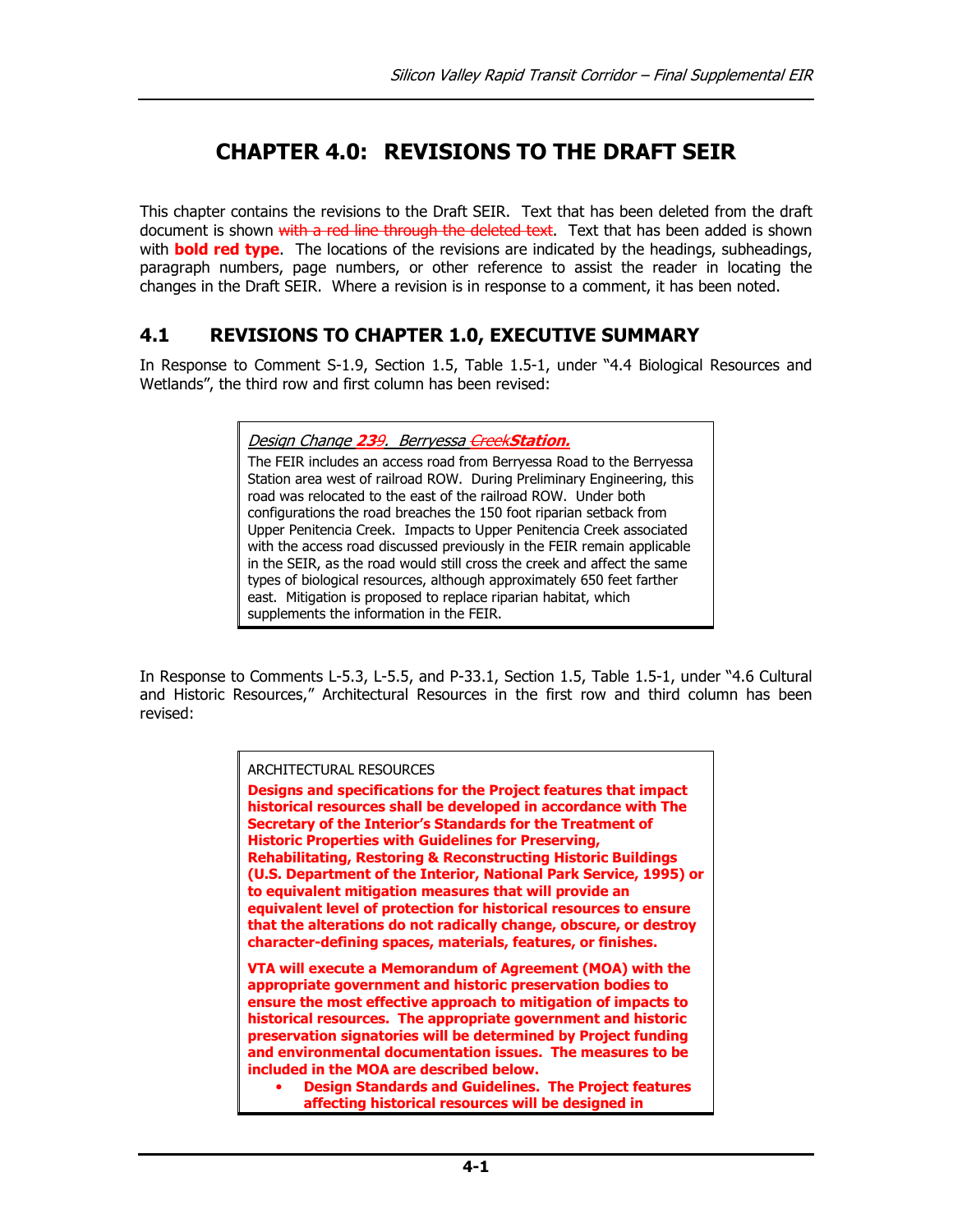accordance with The Secretary of the Interior's Standards & Guidelines or equivalent mitigation measures that will provide an equivalent level or protection for historical resources.

• Protective Measures. VTA will develop and implement measures to protect the historical resources from damage by any aspect of the undertaking.

These and other potentially feasible measures to mitigate significant adverse changes in the significance of historical resources will be identified in consultation with appropriate government and historic preservation bodies and will be set forth in the MOA. The MOA will be identified in the Mitigation Monitoring and Reporting Program (MMRP) for the Project. The MOA and MMRP will ensure that any measures to mitigate or avoid significant adverse changes are fully enforceable. Mitigation measures for the historic properties will be set forth in a MOA to be executed by appropriate government and historic preservation bodies. Other elements of the mitigation measures and MOA described in the FEIR are applicable.

Section 1.5, Table 1.5-1, under "4.12 Vibration", in the first row, third and fourth columns, the text has been revised to be consistent with Table 4.12-4 Baseline Groundbourne Vibration Levels for Line Portion on page 142, the text in Section 4.12.4 Vibration Mitigation on page 146, the text in the Conclusion of Chapter 4.12 Noise and Vibration on page 185, and the text in Section 4.21.2 Significant Unavoidable Adverse Effects under CEQA on page 313:

| <b>Mitigation</b>                                                                                                                                                                                                                                                                                                                | <b>Significance</b><br>After<br><b>Mitigation</b> |
|----------------------------------------------------------------------------------------------------------------------------------------------------------------------------------------------------------------------------------------------------------------------------------------------------------------------------------|---------------------------------------------------|
| <b>VIBRATION</b><br>LINE PORTION                                                                                                                                                                                                                                                                                                 |                                                   |
| Approximately 6,260 linear feet of tire derived<br>aggregate and 8,225 linear feet of 8 Hz floating slab<br>or equivalent measures will reduce vibration impacts<br>to less than significant levels <b>except for two</b><br>residences at Terrace Gardens Senior Housing<br>complex that would exceed the criteria by 1<br>VdB. | <b>HSSU</b>                                       |

# 4.2 REVISIONS TO CHAPTER 4.0, ENVIRONMENTAL ANALYSIS

## 4.2.1 REVISIONS TO SECTION 4.2, TRANSPORTATION AND TRANSIT

Section 4.2.2.2, page12, Projected Ridership at Stations 5<sup>th</sup> bullet, has been revised:

• Downtown – at West Santa Clara Street between  $4^{st}4^{th}$  Street and San Pedro Street"

Section 4.2.3.1, page 17, Table 4.2-12 2030 Project Park-and-Ride Space Requirements has been revised: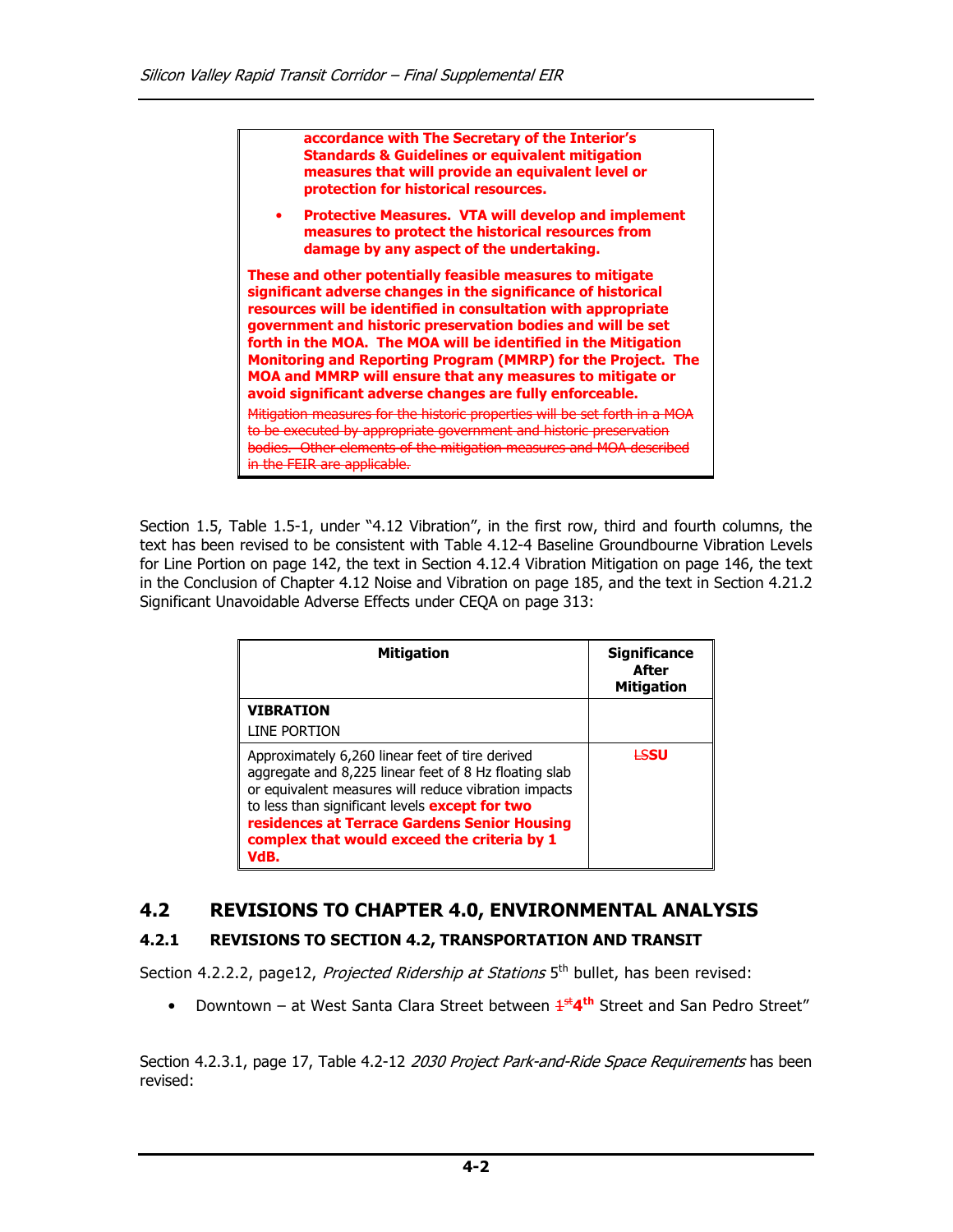| Table 4.2-12:<br>2030 Project Park-and-Ride Space Requirements                                                                                                                                                                                                          |                   |                                  |                    |                                    |  |
|-------------------------------------------------------------------------------------------------------------------------------------------------------------------------------------------------------------------------------------------------------------------------|-------------------|----------------------------------|--------------------|------------------------------------|--|
| <b>Station Name</b>                                                                                                                                                                                                                                                     | <b>FEIR</b>       |                                  | <b>SEIR</b>        |                                    |  |
|                                                                                                                                                                                                                                                                         | <b>7 Stations</b> | 7 Stations +<br><b>Calaveras</b> | <b>6 Stations</b>  | 6 Stations $+$<br><b>Calaveras</b> |  |
| South Calaveras                                                                                                                                                                                                                                                         | 0                 | 990                              | 0                  | 1,253                              |  |
| Montague/Capitol <sup>1</sup>                                                                                                                                                                                                                                           | 1,628             | 1,023                            | 2,030              | 1,198                              |  |
| Berryessa                                                                                                                                                                                                                                                               | $1,5003,500^2$    | $1,5003,500^2$                   | $4,126^3$          | $3,495^3$                          |  |
| Alum Rock                                                                                                                                                                                                                                                               | $3,5001,500^2$    | $3,5001,500^2$                   | 2,500 <sup>3</sup> | 2,500 <sup>3</sup>                 |  |
| Diridon/Arena                                                                                                                                                                                                                                                           | 2,262             | 2,262                            | 1,313              | 1,319                              |  |
| Santa Clara                                                                                                                                                                                                                                                             | 1,067             | 1,067                            | 1,730              | 1,699                              |  |
| <b>TOTAL</b>                                                                                                                                                                                                                                                            | 9,957             | 10,342                           | 11,699             | 11,914                             |  |
| $1$ The Montague/Capitol Station would only require 1,199 spaces if the South Calaveras Future Station is built.<br>For the impact analysis, the worst-case scenario was evaluated assuming approximately 2,000 parking spaces at<br>the Montague/Capitol BART Station. |                   |                                  |                    |                                    |  |

 $2$  Includes a shift of 1,000 parking spaces from Alum Rock to Berryessa Station

 $23$  Includes a shift of 1,950 parking spaces from Alum Rock to Berryessa Station.

Source: Travel Demand Forecasts, Hexagon Transportation Consultants, Inc. Spring 2006.

Section 4.2.3.2, page 17,  $2^{nd}$  paragraph,  $3^{rd}$  sentence has been revised:

The Berryessa and Alum Rock Stations would have approximately  $2,1852,176$  and 4,450 spaces, respectively.

Section 4.2.4.2, page 21, *Bicycle Parking*,  $1^{st}$  paragraph,  $5^{th}$  sentence has been revised:

The VTA bicycle parking design guidelines suggest that the initial supply of parking should be equal to 2 percent of the non-motorized daily passenger boardings at each transit station, and then usage should be monitored and the amount of bicycle parking adjusted based on observed demand.

## 4.2.2 REVISIONS TO SECTION 4.6, CULTURAL RESOURCES

As noted in Response to Comment L-5.4 (SJHLC), the following table is revised: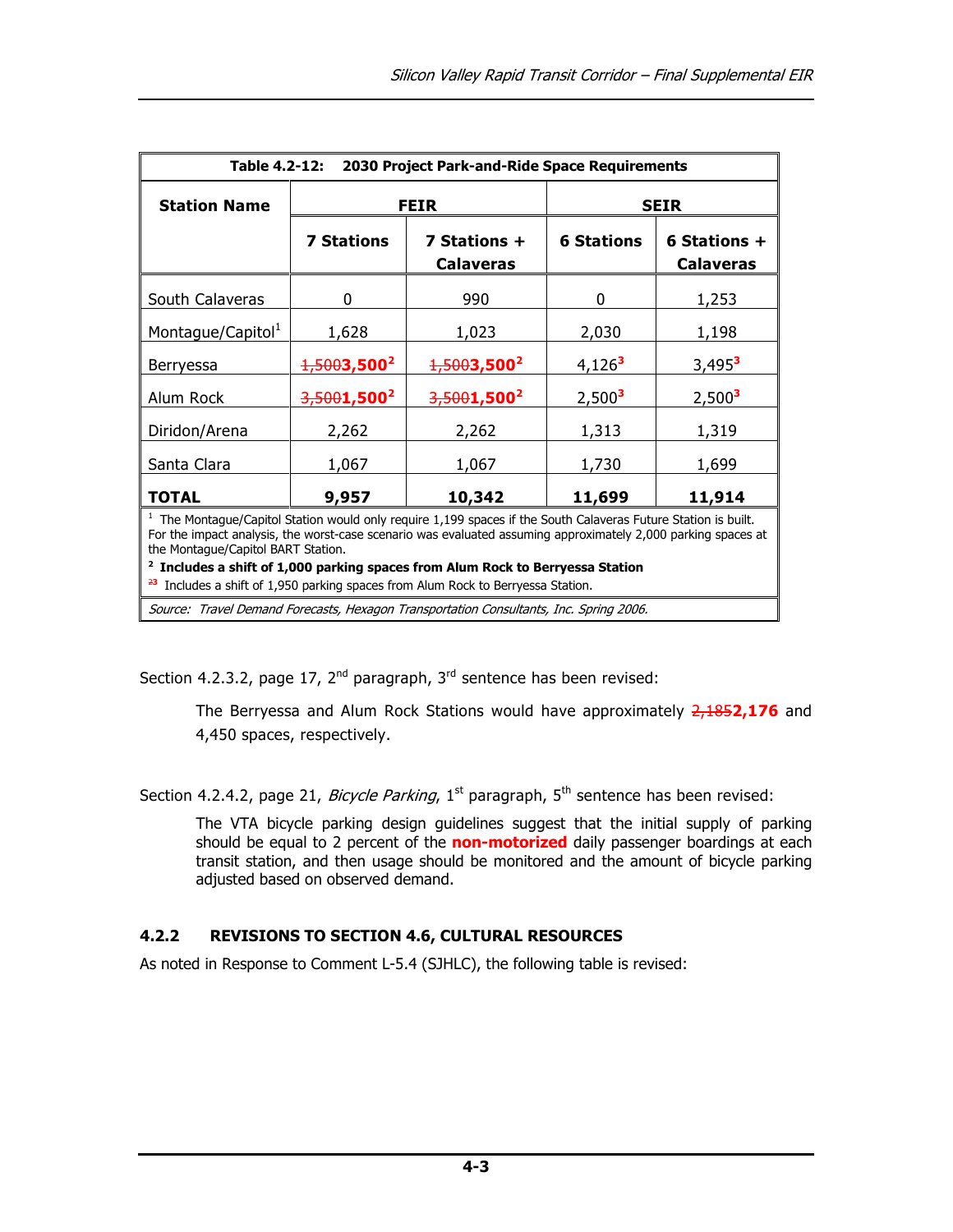| Table 4.6-3:<br><b>Summary of FEIR and SEIR Surveys for</b><br><b>Historic Architectural Resources</b>                                                                                                                                                                                                                                                                                                                                                                                                                                                                                                                                                                                                                                  |                                                               |                                      |                                                               |  |
|-----------------------------------------------------------------------------------------------------------------------------------------------------------------------------------------------------------------------------------------------------------------------------------------------------------------------------------------------------------------------------------------------------------------------------------------------------------------------------------------------------------------------------------------------------------------------------------------------------------------------------------------------------------------------------------------------------------------------------------------|---------------------------------------------------------------|--------------------------------------|---------------------------------------------------------------|--|
|                                                                                                                                                                                                                                                                                                                                                                                                                                                                                                                                                                                                                                                                                                                                         | <b>Original Survey</b><br>(for FEIR)                          | <b>Addendum Survey</b><br>(for SEIR) | <b>Project Total</b>                                          |  |
| <b>Properties, Buildings,</b><br><b>Structures, and Objects</b><br>within the Architectural<br><b>APE</b>                                                                                                                                                                                                                                                                                                                                                                                                                                                                                                                                                                                                                               | 767                                                           | 94                                   | 861                                                           |  |
| <b>Resources not surveyed</b><br>(less than 50 years or<br>vacant)                                                                                                                                                                                                                                                                                                                                                                                                                                                                                                                                                                                                                                                                      | 517                                                           | 63                                   | 580                                                           |  |
| <b>Resources surveyed</b><br>(50 years or older)                                                                                                                                                                                                                                                                                                                                                                                                                                                                                                                                                                                                                                                                                        | 250                                                           | 31                                   | 281                                                           |  |
| Listed in or appears<br>eligible for listing in<br><b>NRHP/CRHR</b>                                                                                                                                                                                                                                                                                                                                                                                                                                                                                                                                                                                                                                                                     | 21 properties<br>containing 34<br>individual<br>structures[1] | 3                                    | $22$ 23 containing 35<br>individual structures <sup>[2]</sup> |  |
| Eligible or appears eligible<br>for listing in CRHR<br>onlyEligible or appears<br>eligible to be considered<br>historic resources under<br><b>CEOA</b>                                                                                                                                                                                                                                                                                                                                                                                                                                                                                                                                                                                  | 8                                                             | $\Omega$                             | $87^{[3]}$                                                    |  |
| <b>Notes:</b><br>1 Since the FEIR was certified, 2 of the 21 properties were demolished. The 2 demolished<br>properties are the Fox Building, 40 North 4th Street, San Jose, APN 467-20-016 and the<br>Murison Label and Carton Company, 421-435 Stockton Avenue, San Jose, APN 261-03-051.<br>2 The 2 demolished properties were subtracted from the Project Total and one property was<br>added because the Santa Clara Tower is now counted separately from the Santa Clara Station<br>Depot, not as a contributing element to the Santa Clara Station.<br>3 Since the FEIR was certified, 1 of the 8 properties was removed from the Project APE due to<br>the deletion of the Railroad/28 <sup>th</sup> Street optional alignment. |                                                               |                                      |                                                               |  |
| Source: JRP Historical Consulting, LLC, 2004, 2006                                                                                                                                                                                                                                                                                                                                                                                                                                                                                                                                                                                                                                                                                      |                                                               |                                      |                                                               |  |

In Response to Comments L-5.3, L-5.5, and P-33.1, the Mitigation on page 83 and Conclusion on page 85 of the Draft SEIR, are revised:

#### Mitigation:

If significant impacts cannot be avoided, the Project features that impact historical resources will be designed to be compatible with the historic and architectural qualities of the affected historic buildings(s) and surrounding historic district in terms of scale, massing, color, and materials. Designs and specifications for these Project features shall be developed in accordance with The Secretary of the Interior's Standards for the Treatment of Historic Properties with Guidelines for Preserving, Rehabilitating, Restoring & Reconstructing Historic Buildings (U.S. Department of the Interior, National Park Service, 1995) or to equivalent mitigation measures that will provide an equivalent level of protection for historical resources to ensure that the alterations do not radically change, obscure, or destroy character-defining spaces, materials, features, or finishes.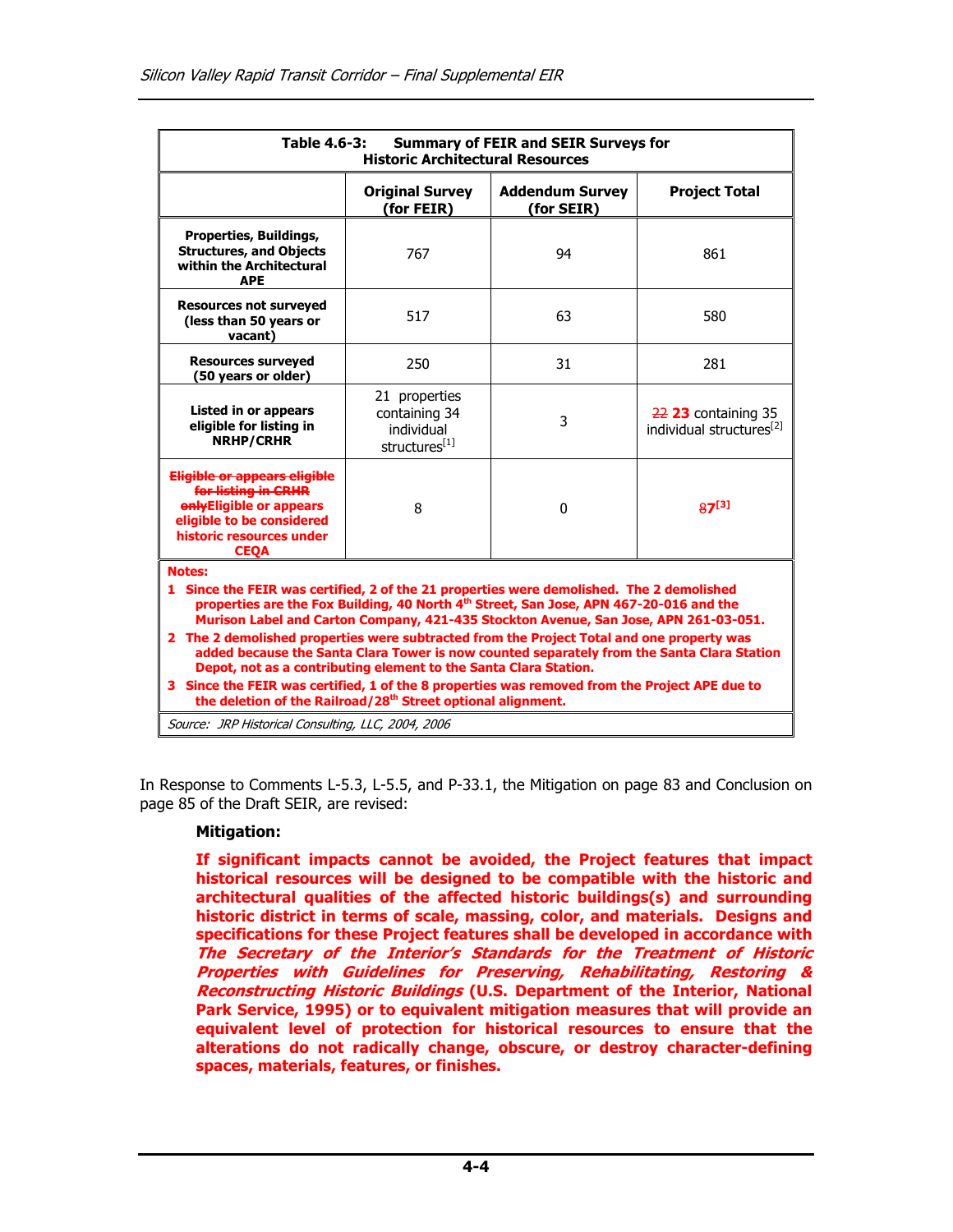VTA will execute a Memorandum of Agreement (MOA) with the appropriate government and historic preservation bodies to ensure the most effective approach to mitigation of impacts to historical resources. In Section 4.6.6 and Tables 1.5-1 and 6.2-2 of the FEIR, it is noted that the MOA would be executed by VTA, FTA (Federal Transit Administration), State Historic Preservation Officer (SHPO), Advisory Council on Historic Preservation (ACHP), and appropriate city and county historic preservation bodies. This mitigation is revised to state that "mitigation for the significant impacts to historic architectural properties will be set forth in an MOA to be developed and executed by VTA and the appropriate government and historic preservation bodies." The appropriate government and historic preservation signatories will be determined by Project funding and environmental documentation issues. The measures likely to be included in the MOA are described in Section 4.6.6.2 of the FEIR and remain applicable in the SEIR.

- o Design Standards and Guidelines. The Project features affecting the contributing element(s) of the San Jose Downtown Commercial Historic District will be designed in accordance with The Secretary of the Interior's Standards for the Treatment of Historic Properties with Guidelines for Preserving, Rehabilitating, Restoring & Reconstructing Historic Buildings or to equivalent mitigation measures that will provide an equivalent level or protection for historical resources.
- $\circ$  Protective Measures. VTA, in consultation with the owners of historic properties immediately adjoining the construction sites, will develop and implement measures to protect the contributing elements of the San Jose Downtown Commercial Historic District from damage by any aspect of the undertaking. Such measures will include, but are not necessarily limited to, a pre-construction structural survey and/or photodocumentation to determine the integrity of existing historic/nonhistoric buildings adjacent to and over the proposed extension. This survey would be used to finalize detailed construction techniques along the alignment and as the baseline for monitoring construction impacts during and following construction. During construction, VTA would monitor adjacent buildings for movement and, if movement is detected, take immediate action to control the movement.

These and other potentially feasible measures to mitigate significant adverse changes in the significance of historical resources will be identified in consultation with appropriate government and historic preservation bodies and will be set forth in the MOA. The MOA will be identified in the Mitigation Monitoring and Reporting Program (MMRP) for the Project. The MOA and MMRP will ensure that any measures to mitigate or avoid significant adverse changes are fully enforceable.

## **CONCLUSION**

There is no change in the conclusion that the Project would adversely affect archaeological resources. Although the potential archaeological resources that would be impacted by the Project have changed, the design requirements, best management practices, and mitigation measures identified in the FEIR remain applicable and no new mitigation measures are necessary.

There are one less and three new potential substantial adverse changes to the historic architectural property, the San Jose Downtown Commercial Historic District. If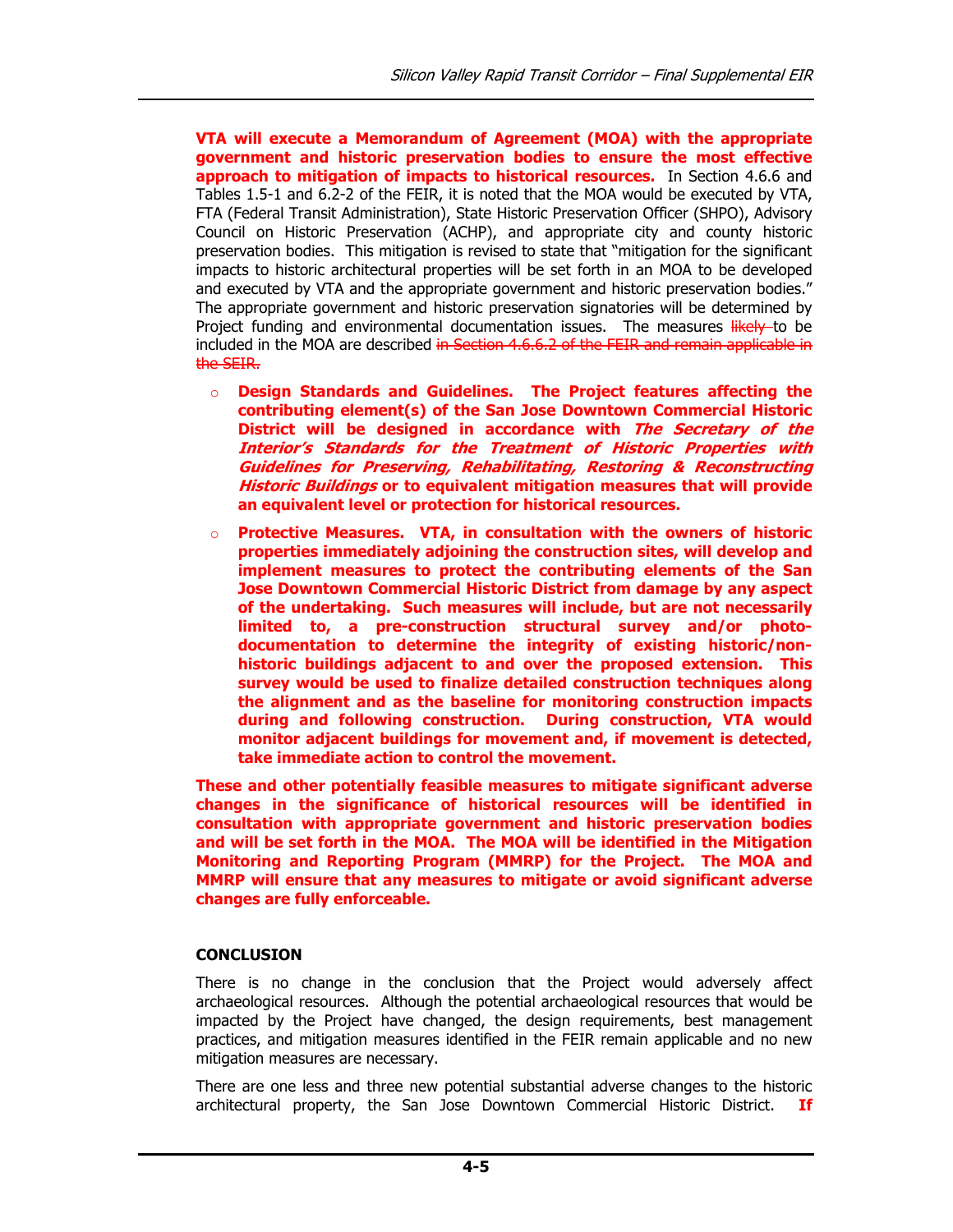significant impacts cannot be avoided, the Project features that impact historical resources will be designed to be compatible with the historic and architectural qualities of the affected historic buildings(s) and surrounding historic district(s) in terms of scale, massing, color, and materials. Designs and specifications for these Project features shall be developed in accordance with The Secretary of the Interior's Standards for the Treatment of Historic Properties with Guidelines for Preserving, Rehabilitating, Restoring & Reconstructing Historic Buildings or to equivalent mitigation measures that will provide an equivalent level of protection for historical resources. This mMitigation measures, and other appropriate measures relating to for historic architectural resources will be set forth in an MOA to be developed and executed by VTA and appropriate government and historic preservation bodies. The measures likely to be included in the MOA are identified in the FEIR and remain applicable. The MOA will be identified in the Mitigation Monitoring and Reporting Program (MMRP) for the Project. The MOA and MMRP will ensure that any measures to mitigate or avoid significant adverse changes are fully enforceable.

The adverse effect to the historic Santa Clara Station identified in the FEIR is avoided with the relocation of the historic structures.

#### 4.2.3 REVISIONS TO SECTION 4.12, NOISE AND VIBRATION

In Response to Comment L-6.7, Section 4.12.4 Project Impacts and Mitigation Measures, Figures 4.12-1a, 4.12-1b, 4.12-2e and 4.12-2f have been clarified and revised as follows:

Figure 4.12-1a depicts the proposed noise mitigation for Design Change 4, Crossover Tracks near Kato Road with the crossover proposed. No noise mitigation figure was provided for Kato Road without a crossover because the impact was less than significant and no mitigation was proposed. Figure 4.12-1b depicts  $on/y$  the proposed noise mitigation for Design Change 8 Dixon Landing Road Retained Cut Alignment, not for Kato Road.

Figure 4.12-2e depicts the proposed vibration mitigation for Kato Road without the Kato Road crossover. The text box "BART crossover" has been deleted from this figure. Figure 4.12-2f depicts the vibration mitigation for Kato Road area with the Kato Road crossover.

Section 4.12.4.2 Tunnel Segment Groundborne Noise and Vibration Impacts, Figures 4.12-3a and 4.12-3b on pages 166 and 167 have been deleted and replaced with the following two figures.

#### 4.2.4 REVISIONS TO SECTION 4.14, SOCIOECONOMICS

Section 4.14.4, Project Impacts and Mitigation Measures, pages 196 and 197, Design Change 42. Diridon/Arena Station and Alignment has been revised with the following clarification:

Selection of the South Bus Transit Center Option would cause the permanent displacement of 90 parking spaces.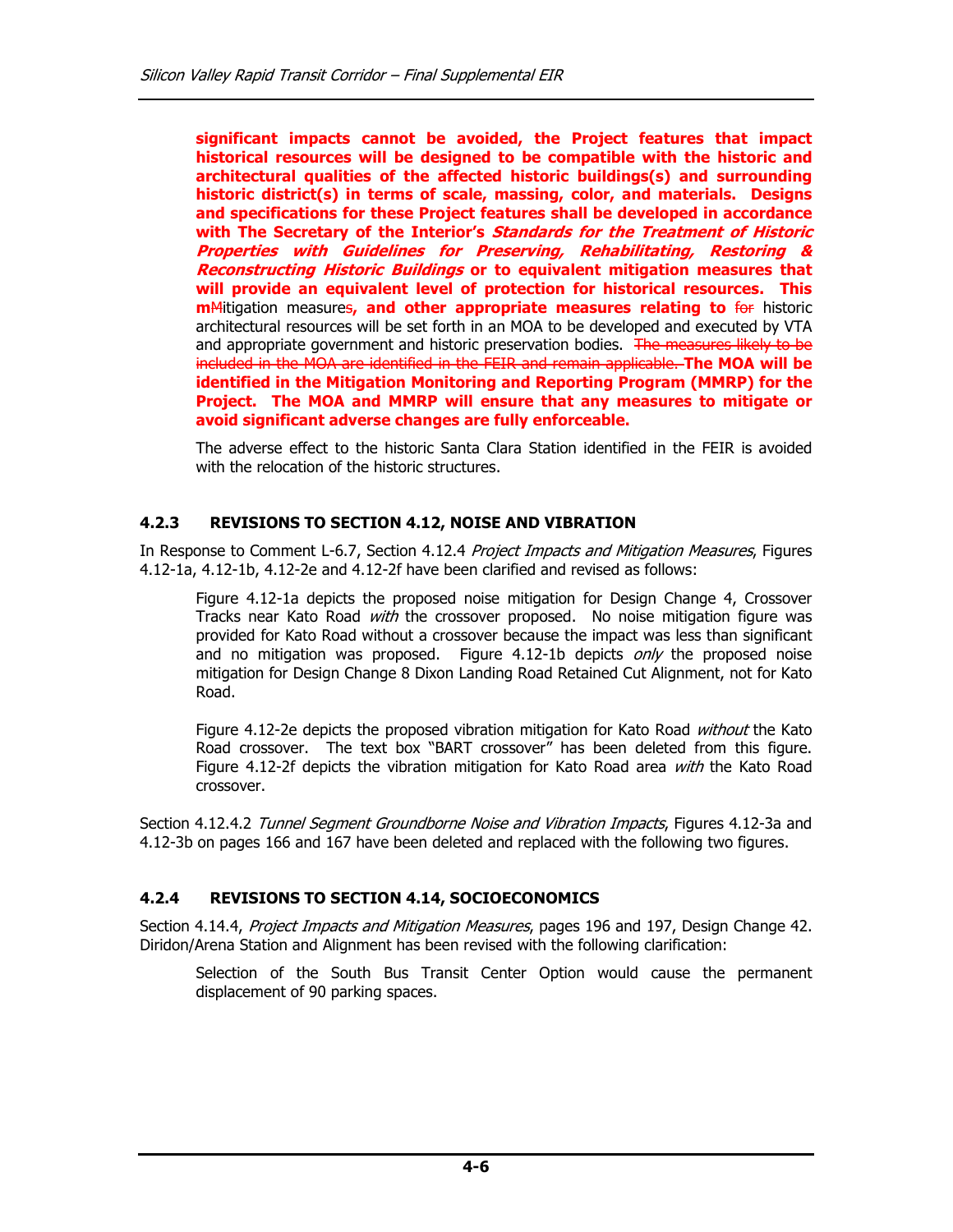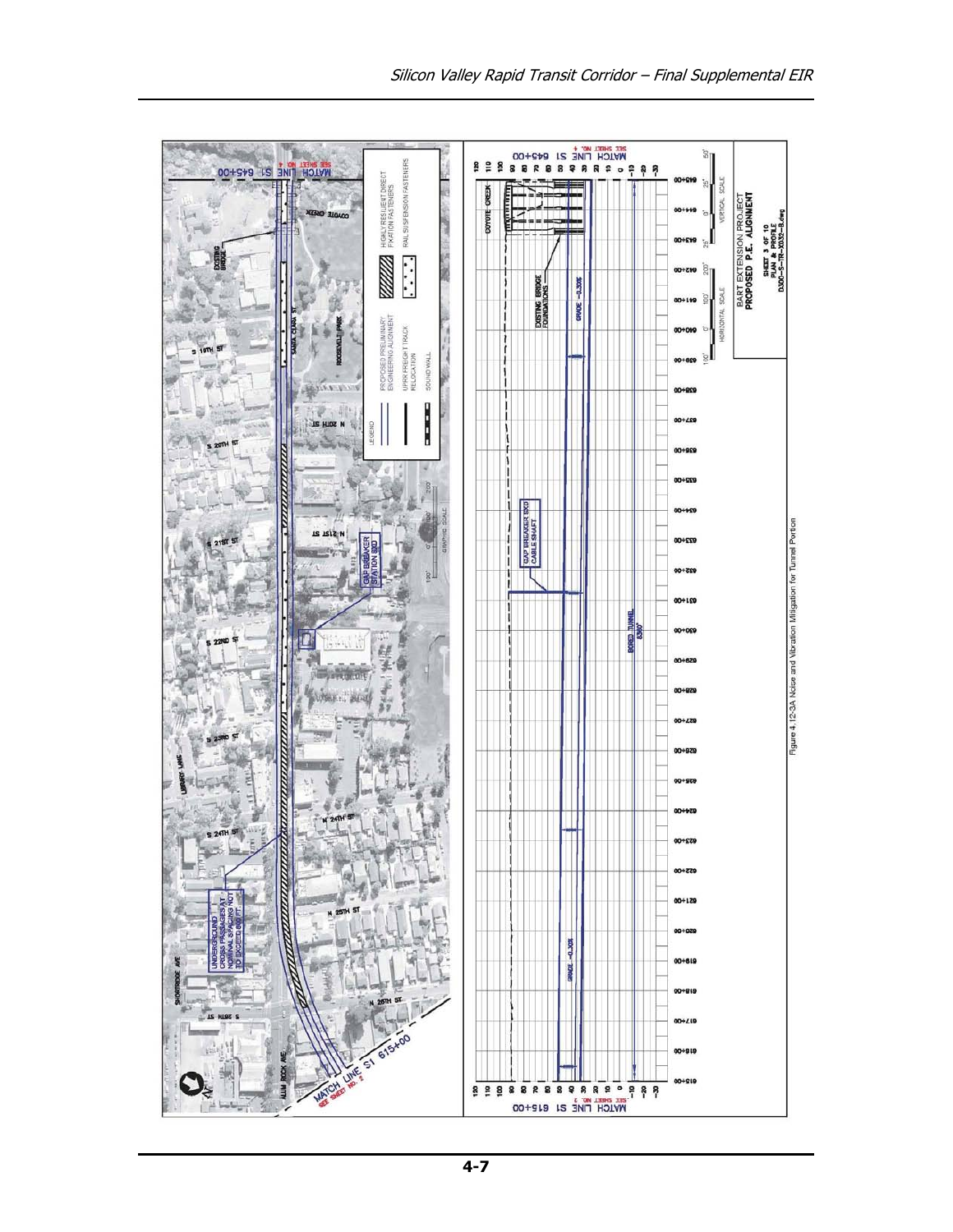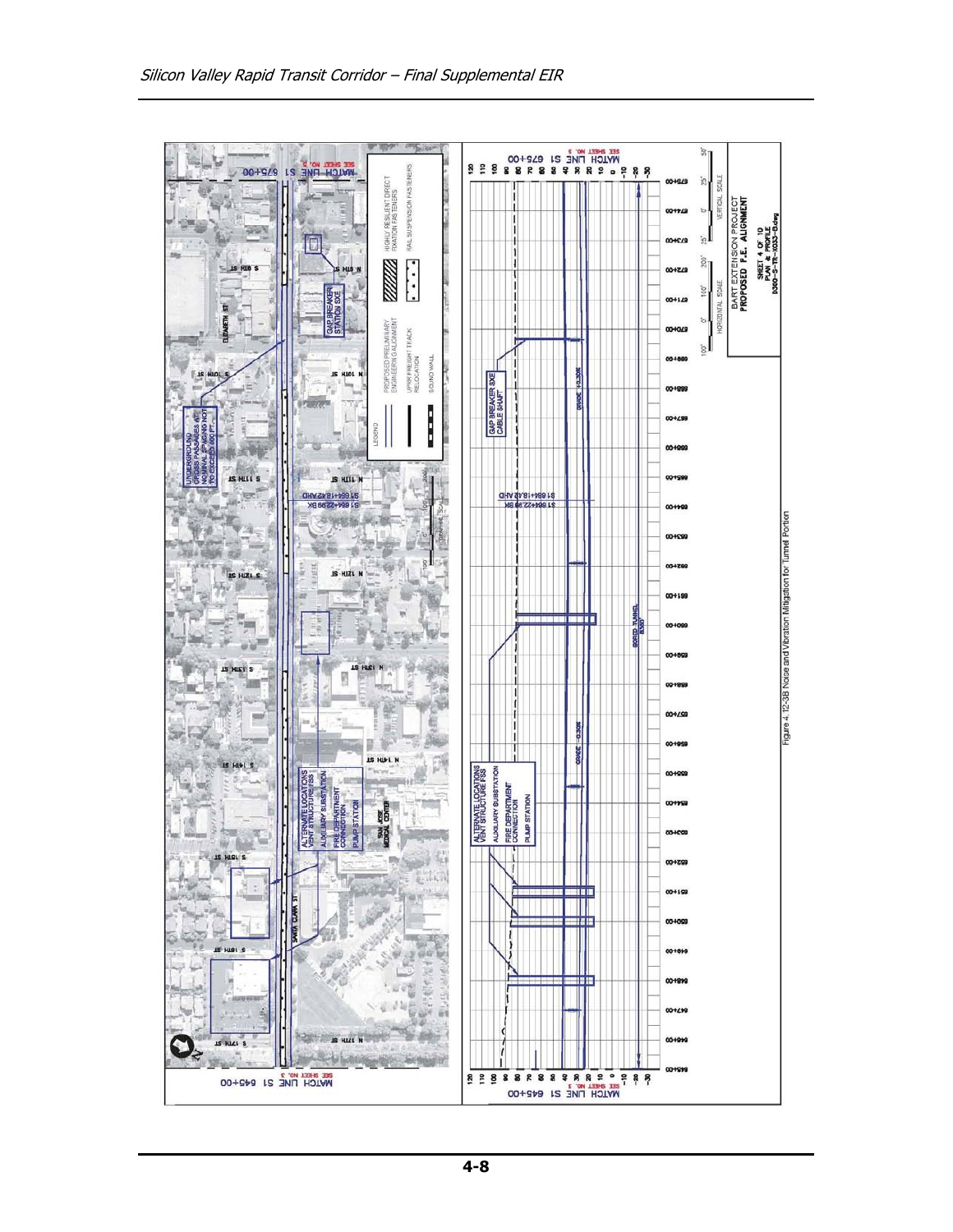#### 4.2.5 REVISIONS TO SECTION 4.18, CONSTRUCTION

In Response to Comments L-2.3 and L-2.6, Section 4.18.4, Construction Staging Areas, the  $2^{nd}$ bullet on page 240 and Figure 4.18-28 on page 242, and all subsequent analysis in Section 4.18.5 regarding the Dixon Landing Road CSA have been deleted:

Dixon Landing Road. This area would include 1.78 acres along the south side of Dixon Landing Road between the railroad ROW and Milmont Drive. Access to the site would be from Dixon Landing Road.

Section 4.18.4, Construction Staging Areas,  $9<sup>th</sup>$  bullet, and page 245, Figure 4.18-35 have been revised:

The Downtown San Jose CSA has been reduced in size by approximately 1/3 acre, from 2.88 acres as shown in the Draft SEIR to 2.53 acres. This results in the retention of street access and approximately 40 dedicated parking spaces adjacent to several buildings in the block of properties between Market Street and First Street on the northern side of Santa Clara Street.



In Response to Comments L-4.9 and P-34.9, Section 4.18.5.1, page 255, Pedestrians and Bicyclists has been revised. Inserted before the first paragraph is the following: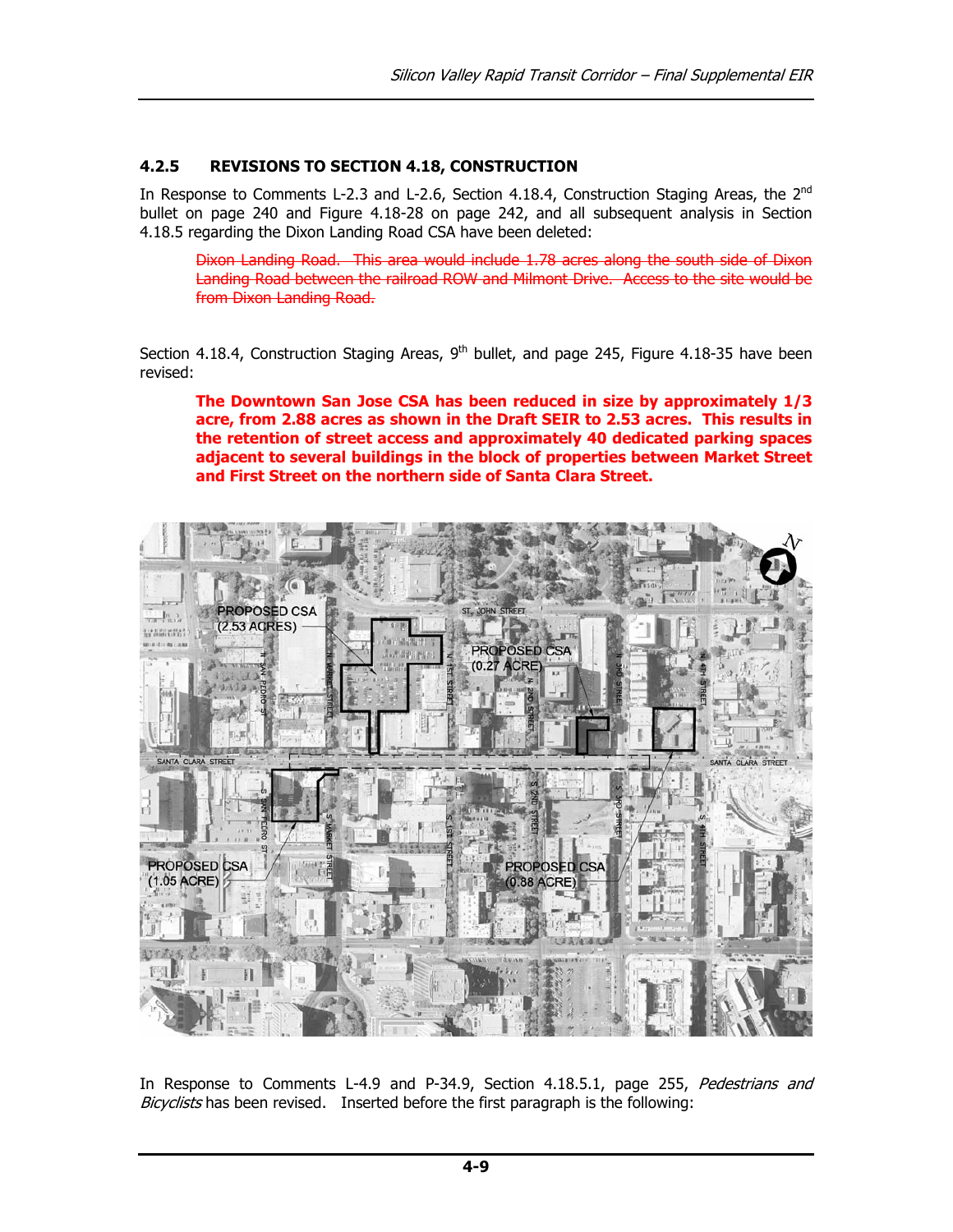#### There would be no impacts to bicyclists and pedestrians accessing the Guadalupe River Trail during construction of the sump pump at West Santa Clara Street and SR 87 (SR 87 CSA).

Section 4.18.4, Construction Staging Areas, page 240, has been revised to add five Construction Staging Areas. These sites were discussed in the SEIR as Design Changes 31, 34, 37, 44, and 46. These sites would no longer include permanent facilities; however, they would be used as construction staging areas.

- o Marburg Way CSA This area would include 0.08 acres located just north of Marburg Way and west of US 101 (STA 584+00)
- $22<sup>nd</sup> Street CSA This area would include 0.08 acres located on the north$ side of East Santa Clara Street at 22<sup>nd</sup> Street (STA 630+00)
- o 9<sup>th</sup> Street CSA This area would include 0.08 acres located on the northwest corner of East Santa Clara and 9<sup>th</sup> Streets (STA 673+00)
- o Morrison Avenue CSA This area would include 0.08 acres located north of The Alameda on the west side of Morrison Avenue (STA 761+00)
- $\circ$  Emory Street CSA This area would include 0.08 acres located at the southwest corner of Stockton Avenue and Emory Street (STA 803+00)

#### 4.2.6 REVISIONS TO SECTION 4.19, CUMULATIVE IMPACTS

In Response to Comments L-2.46, L-2.47 and L-4.16, Section 4.19, Cumulative Impacts, paragraphs 2, 3 and 4 on page 285 and paragraphs 1 and 2 of page 286, have been revised:

In addition, the following specific projects in the vicinity of stations were also considered in evaluating cumulative impacts. In the City of Milpitas, near the Montague/Capitol Station, a private developer **began construction in 2006** proposing to construct 480 of 464 apartment units on 8.2 acres bounded by Great Mall Parkway, Abel Street, Main Street, and Penitencia Creek.

At the Berryessa Station in the City of San Jose, the Flea Market, Inc. is proposing to construct up to 2,818 residential units, up to 215,622 square feet of combined commercial/industrial uses on the north side of Berryessa Road, east of Coyote Creek, and up to 152,700 square feet of retail uses on the south side of Berryessa Road, east of Coyote Creek, and north of Mabury Road. Near the Station, USB UBS Realty Investors/The Enterprise Group is proposing to amend the general plan of a 13.64-acre parcel to construct a high-density residential projectallow medium-high or highdensity residential uses with some neighborhood commercial allowed on-site on the south side of Berryessa Road, west of King Road. Also near the Station, a developer is proposing to construct 380 condos, 25,000 square feet of retail, and a 5,000 square foot restaurant on 17.48 acres at the southeast corner of Berryessa Road and Jackson Avenue.

Near the Alum Rock Station in San Jose, a developer is proposing to construct 284 single-family attached units at the northeast corner of King Road and Las Plumas Avenue. A developer is also proposing to construct approximately 1,365up to 1,000 single family attached dwelling units and 250,00010,000 square feet of commercial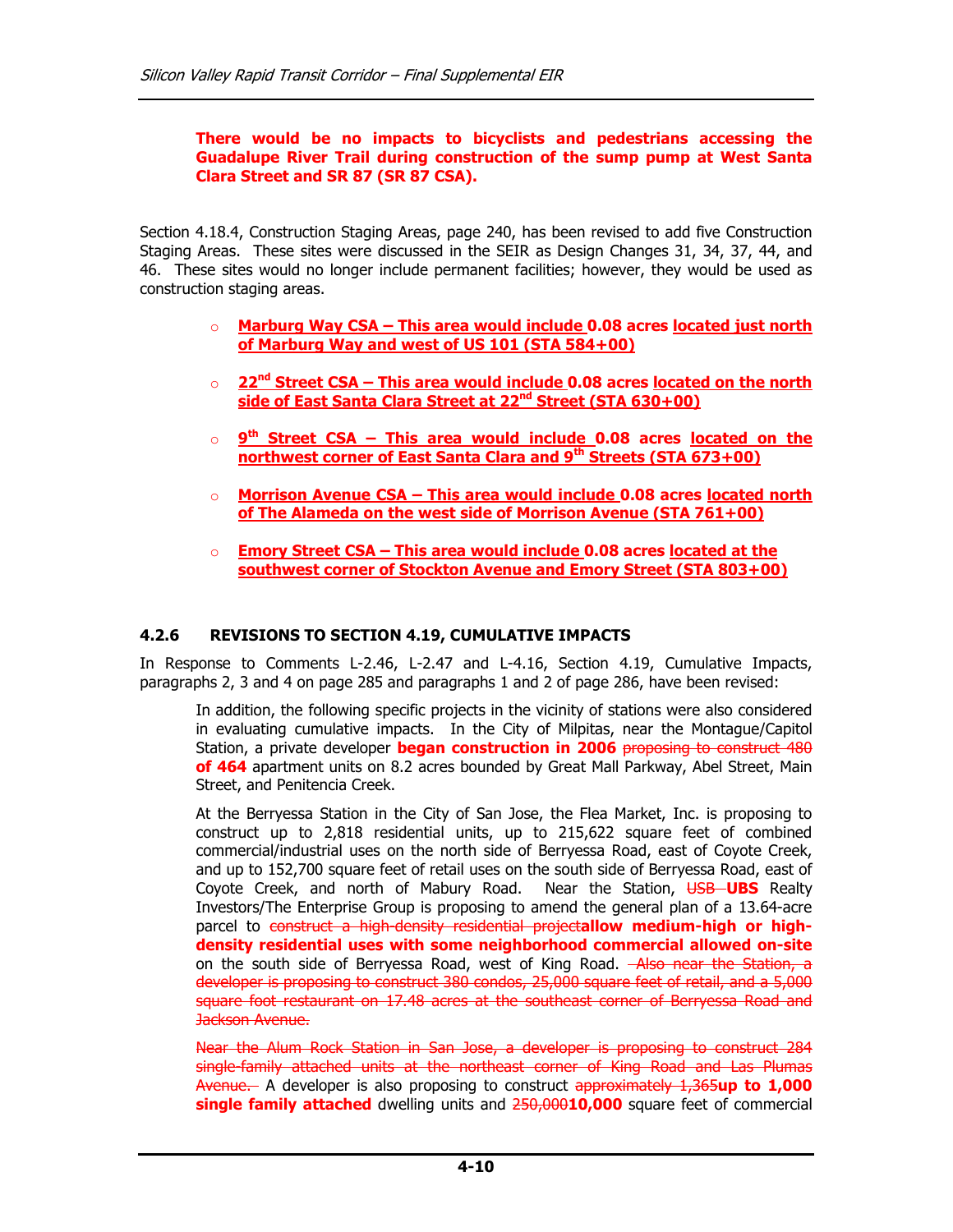space **on a 24.77-acre site** at the north-east corner of North King Road and Dobbin Drive.

Near the Diridon/Arena Station in San Jose, the San Jose Redevelopment Agency is proposing to develop an approximately 1.5 million–square foot major league baseball stadium and parking structure with ground floor commercial uses on an approximately 23.1-acre site located between West San Fernando Street and West San Carlos Street, and between Los Gatos Creek and the railroad tracks. A developer is also proposing the construction of up to 969 residential units and up to 5,000 square feet of commercial space on a 21.55-acre site between I-280, Auzerais Avenue, Race Street, and Lincoln Avenue.

South of the Santa Clara Station within the City of San Jose, a developer is proposing to amended the City's General Plan for a 5.13-acre parcel from industrial to High Density **FResidential to construct a high-density residential project** on the north side of Campbell Avenue, 2,000 feet northwest of Newhall Street. A developer is also proposing to amend the general plan of a 7.08-acre parcel from Light Iindustrial to Transit Corridor Rresidential to construct a high-density residential projectallow medium to highdensity residential and neighborhood commercial uses on the south side of Campbell Avenue, 1,000 feet west of Newhall Street. Another developer is proposing to amend the City's General Plan for a 10.2-acre parcel from industrial to residential to construct a high-density residential project on the northwest corner of Newhall Street and Campbell Avenue.

## 4.2.7 REVISIONS TO SECTION 4.21, SUMMARY OF IMPACTS

In Response to Comment S-1.9, Section 4.21.1, Table 4.21-1, under "4.4 Biological Resources and Wetlands", the third row and first column has been revised:

Design Change 239. Berryessa CreekStation.

The FEIR includes an access road from Berryessa Road to the Berryessa Station area west of railroad ROW. During Preliminary Engineering, this road was relocated to the east of the railroad ROW. Under both configurations the road breaches the 150 foot riparian setback from Upper Penitencia Creek. Impacts to Upper Penitencia Creek associated with the access road discussed previously in the FEIR remain applicable in the SEIR, as the road would still cross the creek and affect the same types of biological resources, although approximately 650 feet farther east. Mitigation is proposed to replace riparian habitat, which supplements the information in the FEIR.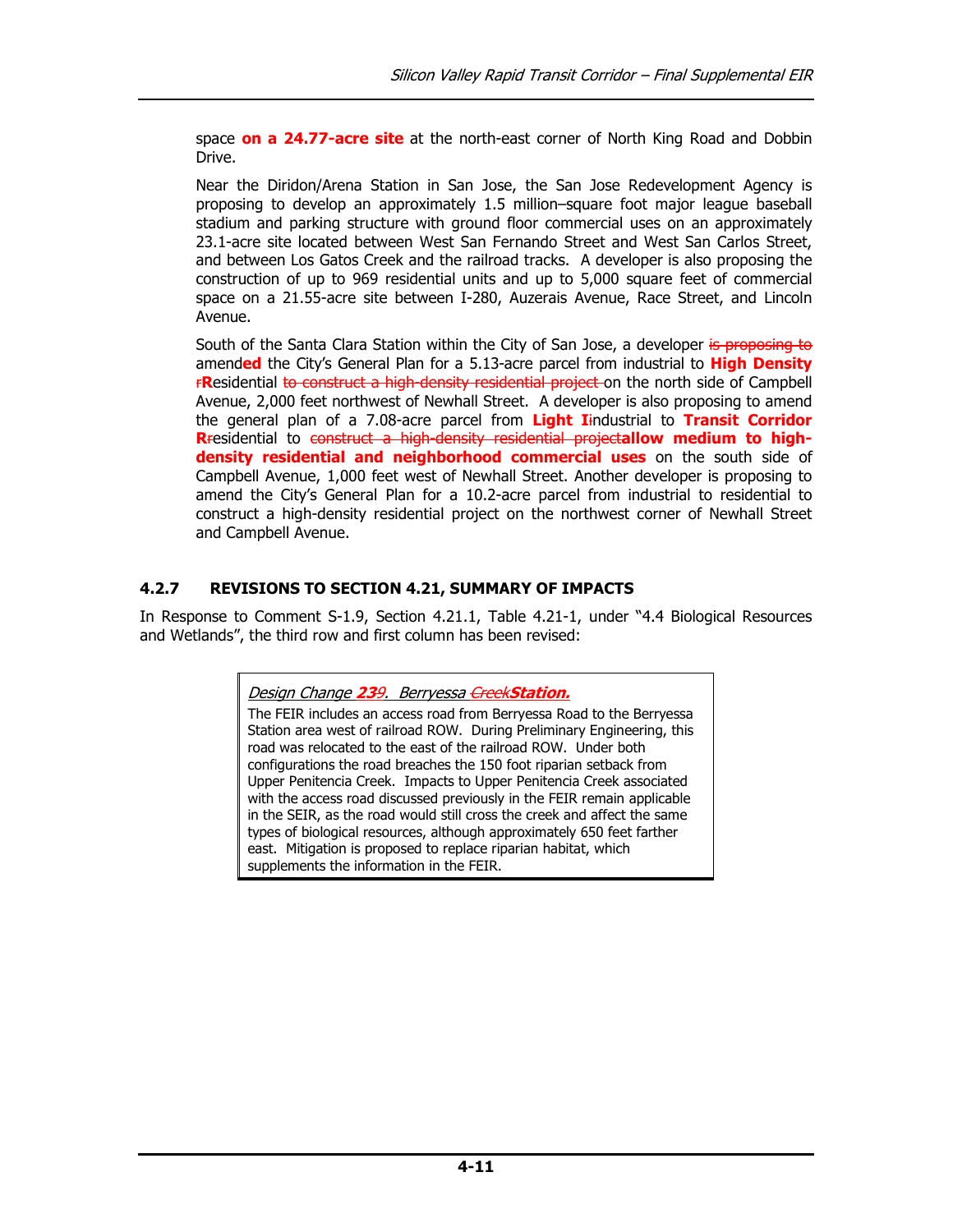In Response to Comments L-5.3, L-5.5, and P-33.1, Section 4.21.1, Table 4.21-1, under "4.6 Cultural and Historic Resources", Architectural Resources in the first row and third column has been revised:

| <b>ARCHITECTURAL RESOURCES</b><br>Designs and specifications for the Project features that impact<br>historical resources shall be developed in accordance with The<br>Secretary of the Interior's Standards for the Treatment of<br><b>Historic Properties with Guidelines for Preserving,</b><br><b>Rehabilitating, Restoring &amp; Reconstructing Historic Buildings</b><br>(U.S. Department of the Interior, National Park Service, 1995) or<br>to equivalent mitigation measures that will provide an<br>equivalent level of protection for historical resources to ensure<br>that the alterations do not radically change, obscure, or destroy<br>character-defining spaces, materials, features, or finishes.                                                       |
|----------------------------------------------------------------------------------------------------------------------------------------------------------------------------------------------------------------------------------------------------------------------------------------------------------------------------------------------------------------------------------------------------------------------------------------------------------------------------------------------------------------------------------------------------------------------------------------------------------------------------------------------------------------------------------------------------------------------------------------------------------------------------|
| VTA will execute a Memorandum of Agreement (MOA) with the<br>appropriate government and historic preservation bodies to<br>ensure the most effective approach to mitigation of impacts to<br>historical resources. The appropriate government and historic<br>preservation signatories will be determined by Project funding<br>and environmental documentation issues. The measures to be<br>included in the MOA are described below.<br><b>Design Standards and Guidelines. The Project features</b><br>affecting historical resources will be designed in<br>accordance with The Secretary of the Interior's<br><b>Standards &amp; Guidelines or equivalent mitigation</b><br>measures that will provide an equivalent level or<br>protection for historical resources. |
| <b>Protective Measures. VTA will develop and implement</b><br>measures to protect the historical resources from<br>damage by any aspect of the undertaking.                                                                                                                                                                                                                                                                                                                                                                                                                                                                                                                                                                                                                |
| These and other potentially feasible measures to mitigate<br>significant adverse changes in the significance of historical<br>resources will be identified in consultation with appropriate<br>government and historic preservation bodies and will be set<br>forth in the MOA. The MOA will be identified in the Mitigation<br>Monitoring and Reporting Program (MMRP) for the Project. The<br>MOA and MMRP will ensure that any measures to mitigate or<br>avoid significant adverse changes are fully enforceable.                                                                                                                                                                                                                                                      |
| Mitigation measures for the historic properties will be set forth in a MOA<br>to be executed by appropriate government and historic preservation<br>bodies. Other elements of the mitigation measures and MOA described<br>in the FEIR are applicable.                                                                                                                                                                                                                                                                                                                                                                                                                                                                                                                     |

Section 4.21.1, Table 4.21-1, under "4.12 Vibration", in the first row, third and fourth columns, the text has been revised to be consistent with Table 4.12-4 Baseline Groundbourne Vibration Levels for Line Portion on page 142, the text in Section 4.12.4 Vibration Mitigation on page 146, the text in the Conclusion of Chapter 4.12 Noise and Vibration on page 185, and the text in Section 4.21.2 Significant Unavoidable Adverse Effects under CEQA on page 313: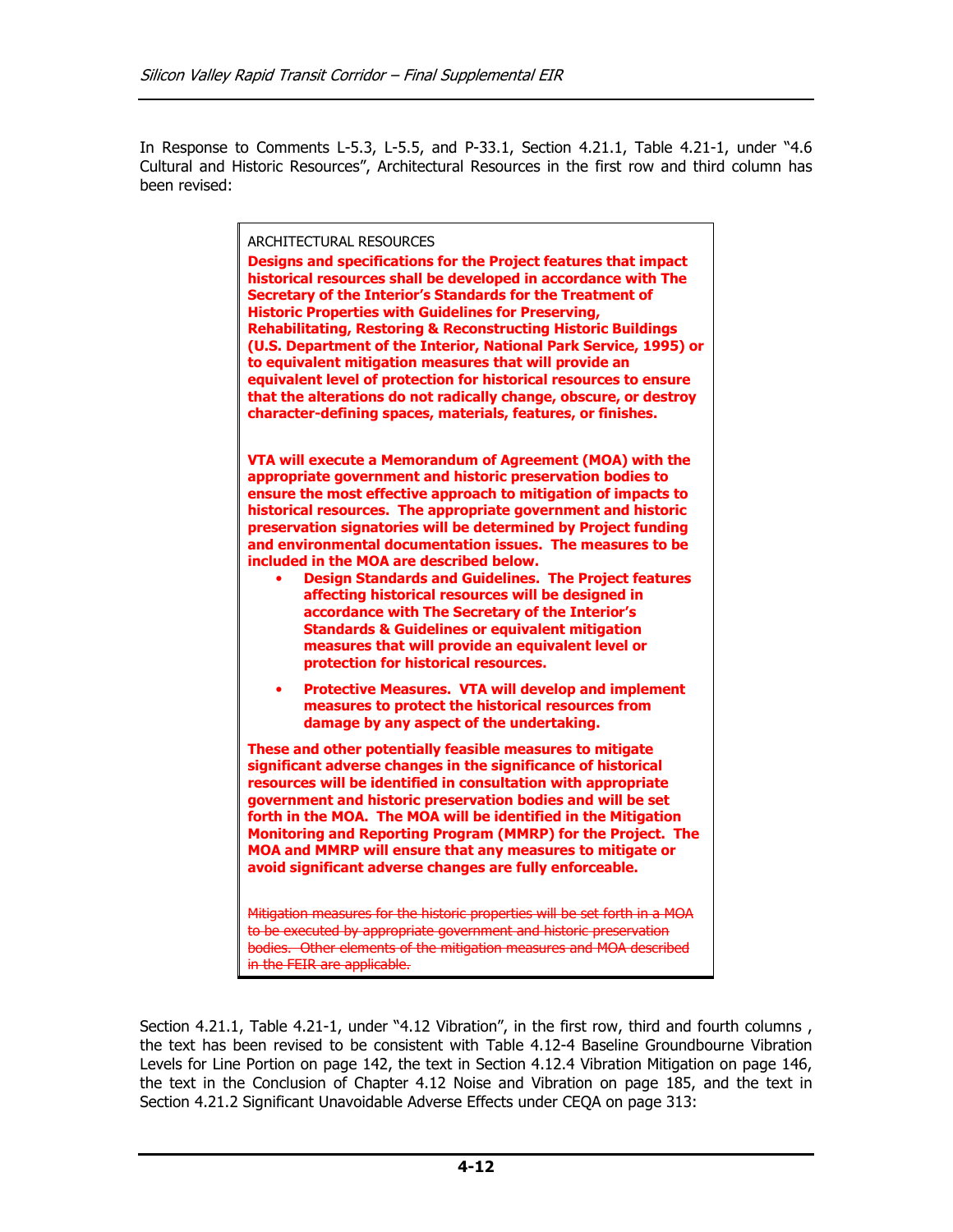| <b>Mitigation</b>                                                                                                                                                                                                                                                                                                         | <b>Significance</b><br>After<br><b>Mitigation</b> |
|---------------------------------------------------------------------------------------------------------------------------------------------------------------------------------------------------------------------------------------------------------------------------------------------------------------------------|---------------------------------------------------|
| <b>VIBRATION</b><br>LINE PORTION                                                                                                                                                                                                                                                                                          |                                                   |
| Approximately 6,260 linear feet of tire derived<br>aggregate and 8,225 linear feet of 8 Hz floating slab<br>or equivalent measures will reduce vibration impacts<br>to less than significant levels except for two<br>residences at Terrace Gardens Senior Housing<br>complex that would exceed the criteria by 1<br>VdB. | <b>ESSU</b>                                       |

Section 4.21.2 Significant Unavoidable Adverse Effects Under CEQA, page 313, has been revised to include the following text in the right column before Significant Unavoidable Vibration Impacts to be consistent with Table 1.5-1 Summary of New Significant Impacts and Proposed Mitigation for the BART Extension Project on page 43, with text in the Mitigation and Conclusion in Section 4.8.4 Project Impacts and Mitigation Measures on page 94, and with Table 4.21-1 Summary of New Significant Impacts and Proposed Mitigation for the BART Extension Project on page 304.

**Significant unavoidable energy impacts would result from the Project:** 

• **The demand for electricity for the Project cannot be accommodated during peak periods without potential disruptions recognizing the deficiencies in the statewide transportation infrastructure.** 

# **4.3 REVISIONS TO CHAPTER 10, BIBLIOGRAPHY**

Chapter 10, Bibliography, has been revised to include the following edits, additions, and deletions:

**HMH Engineers and HNTB Corporation, Silicon Valley Rapid Transit Project Hydrology Study – Yard and Shops, November 2005.** 

**HNTB Corporation and Earth Tech, Inc., Hydrologic and Hydraulic Analysis for Wayside (Critical) Facilities, Alameda and Santa Clara Counties, December 2005.** 

**HNTB Corporation and Earth Tech, Inc., Silicon Valley Rapid Transit Project Line Segment Technical Report – Hydrologic and Hydraulic Analysis, Alameda County, Volumes I and II, 2005.** 

**HNTB Corporation and Earth Tech, Inc., Silicon Valley Rapid Transit Project Line Segment Technical Report – Hydrologic and Hydraulic Analysis, Santa Clara County, Volumes I and II, 2005.** 

**Santa Clara Valley Transportation Authority, Business Relocation Benefits, August 2006.** 

**Santa Clara Valley Transportation Authority, Residential Relocation Benefits, August 2006.** 

**Santa Clara Valley Transportation Authority, Your Property, Your Transportation Project, December 2006.**